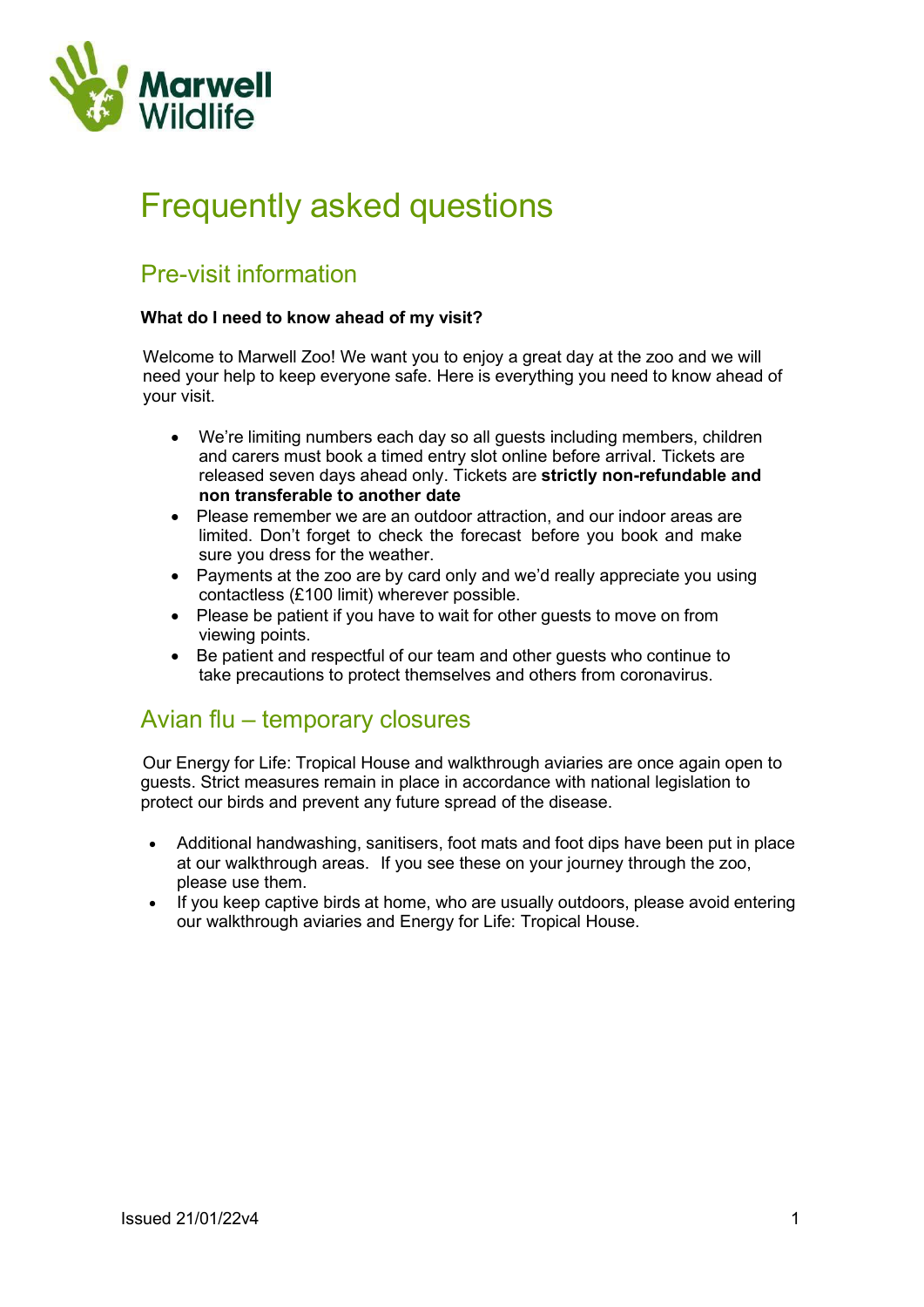

We want to thank quests and members for their support and hope you will continue to visit us during this time as we continue to recover from the impact of the coronavirus pandemic. Marwell is home to more than 140 exotic and endangered species and over 2,500 animals, so there's lots to see. Please do be mindful, however, that it is winter, and our animals have the freedom to choose where they are throughout the day. It may be indoors, where most are still viewable. We advise our guests to consider Marwell to be like a walking safari, and to spend 4-5 hours exploring our 140 acre park, allowing the best opportunity to see the animals.

Thank you for your patience and understanding!

# **Tickets**

#### How do I book tickets for the zoo?

Tickets are released seven days ahead only. If a date does not click through to the booking page, it is full. You will need to choose a session time for your visit, either 10am until 3pm, 10.30 am until 3.30pm or \*11am until 4pm to avoid overcrowding on entry and exit. Please do not arrive any earlier than your timeslot. Tickets are valid for the day they are purchased only and non-transferable. We are unable to admit guests to the zoo who have purchased a ticket for a different date.

#### \*Applicable from 19 February until 31 October 2022

\*Please take care when booking online, if you are unsure if your booking transaction has completed, do not press the back button, or attempt a fresh booking as you may be charged twice. We recommend that you wait a few minutes and then check your email for the confirmation to avoid duplication of payment. If we are asked to cancel a duplicate booking it may take up to four weeks for this to be processed.

#### Do I have to book a ticket for children under three and carers?

Yes, under threes and one carer of a paying guest with accessibility needs will still be admitted free of charge but all guests need to book in advance.

#### I already have a ticket, can I visit?

Yes, you can use your ticket by presenting it at admissions. All other guests with you, including both members and non-members, must book their tickets online.

#### I have a friends and family ticket, can I visit?

Yes, you can use your ticket by presenting it at admissions. All other guests with you, including both members and non-members, must book their tickets online.

#### Can I bring a large group to the zoo?

If you are looking to book a visit for a group of over 50 people, please follow this link for all the information you will need including how to book.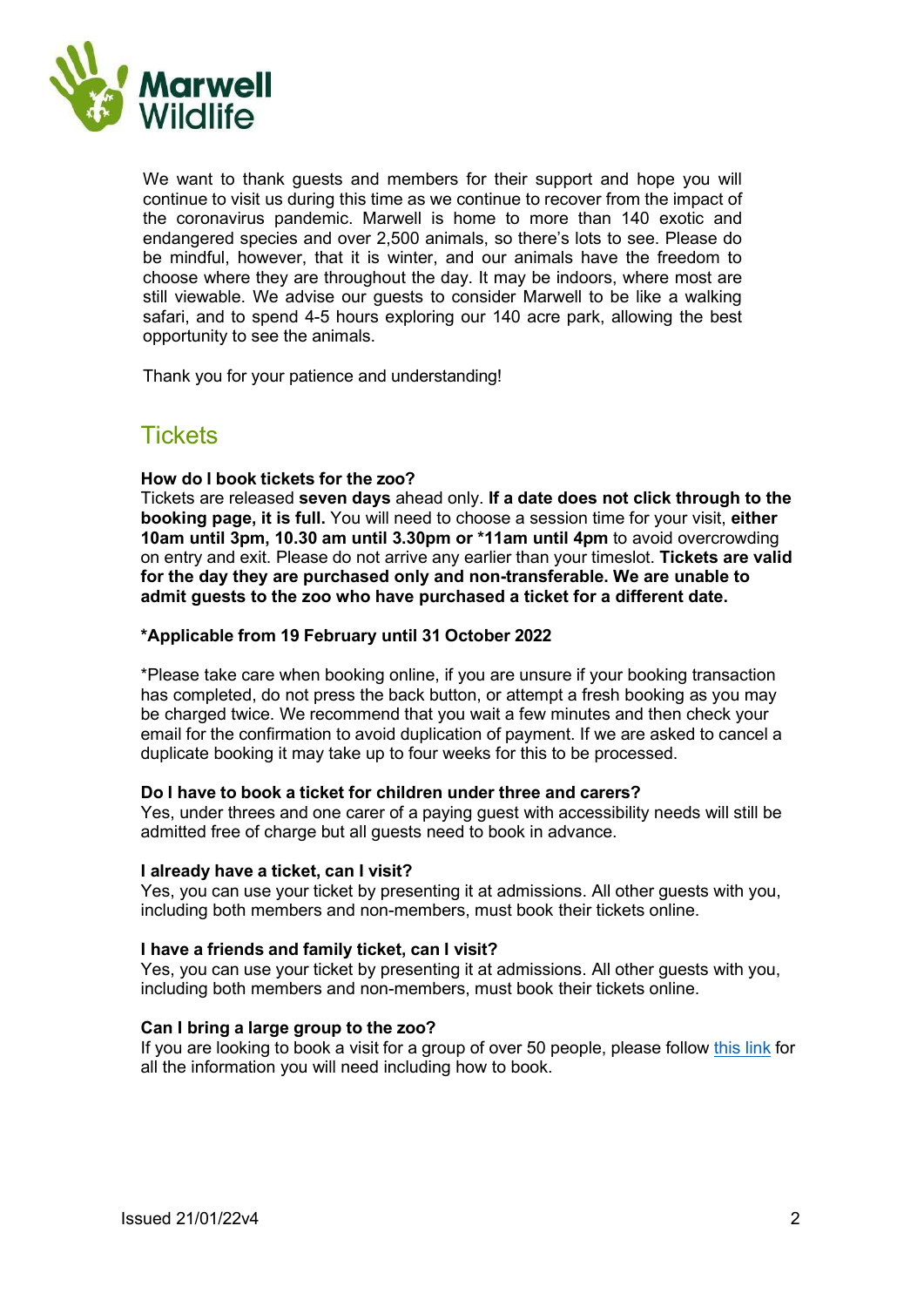

#### What are your opening hours?

From 19 February – 31 October we are open from 10am until 5pm. From 1 November we close at 4pm each day until the following Spring, however all guests will need to book a session timeto avoid overcrowding at our admission gates. Please do not visit earlier than your session time after which you may arrive until last entry which is 90 minutes before closing time and 60 minutes before closing time for our members.

#### How do I book as a member?

We have added a new function to the booking page where members can create an account and log in on our website. Once you have set up an account and log in, the next time you book you will only need to enter your membership number then log in using your username and password. We really hope that this will simplify the booking process for our members. Please read our privacy policy here Privacy Policy – Marwell Zoo

You will need a valid membership card to book a place for each member and you will need to present your booking reference number along with your valid membership card and/or your email confirmation of renewal or purchase for each person at admissions. There is, of course, no charge for the booking. You will only be able to book one transaction in one 24 hour period. Once booked, tickets are strictly nonrefundable so please do not pay for a ticket if youhave a valid membership card as we'll be unable to process a refund.

Our valued members can pre-book online to visit us the same afternoon. To thank our members for their unwavering support, we will be carefully monitoring ticket numbers at the zoo and releasing a limited number of places each day exclusively to our membership holders. Tickets are available to book online at around 1pm each day valid for a same afternoon visit anytime from 2pm until 4pm, with last entry at 3pm.

I have lost or misplaced my membership card. What should I do? Please contact the membership team to arrange a replacement. There is a charge of £2.50 per card and these will be posted to you.

Can Marwell members visit other zoos using their membership cards? Please check directly with each zoo before your visit to find out their policy.

I have a membership with another zoo can I use my membership to visit? Yes, you must have a valid membership card to show at admissions. All other guests with you must book their tickets online.

# Staying safe

#### Can I still use cash at the zoo?

Payments are by card only and we would really appreciate you using contactless (£100 limit) wherever you can.

The only exception to this is the Penny Press situated at Fur, Feathers and Scales which requires £1 and 1p. Please bring change with you if you would like to create a pressed penny as a souvenir of your day. Our outlets or shop will not be able to break down larger denominations to create change.